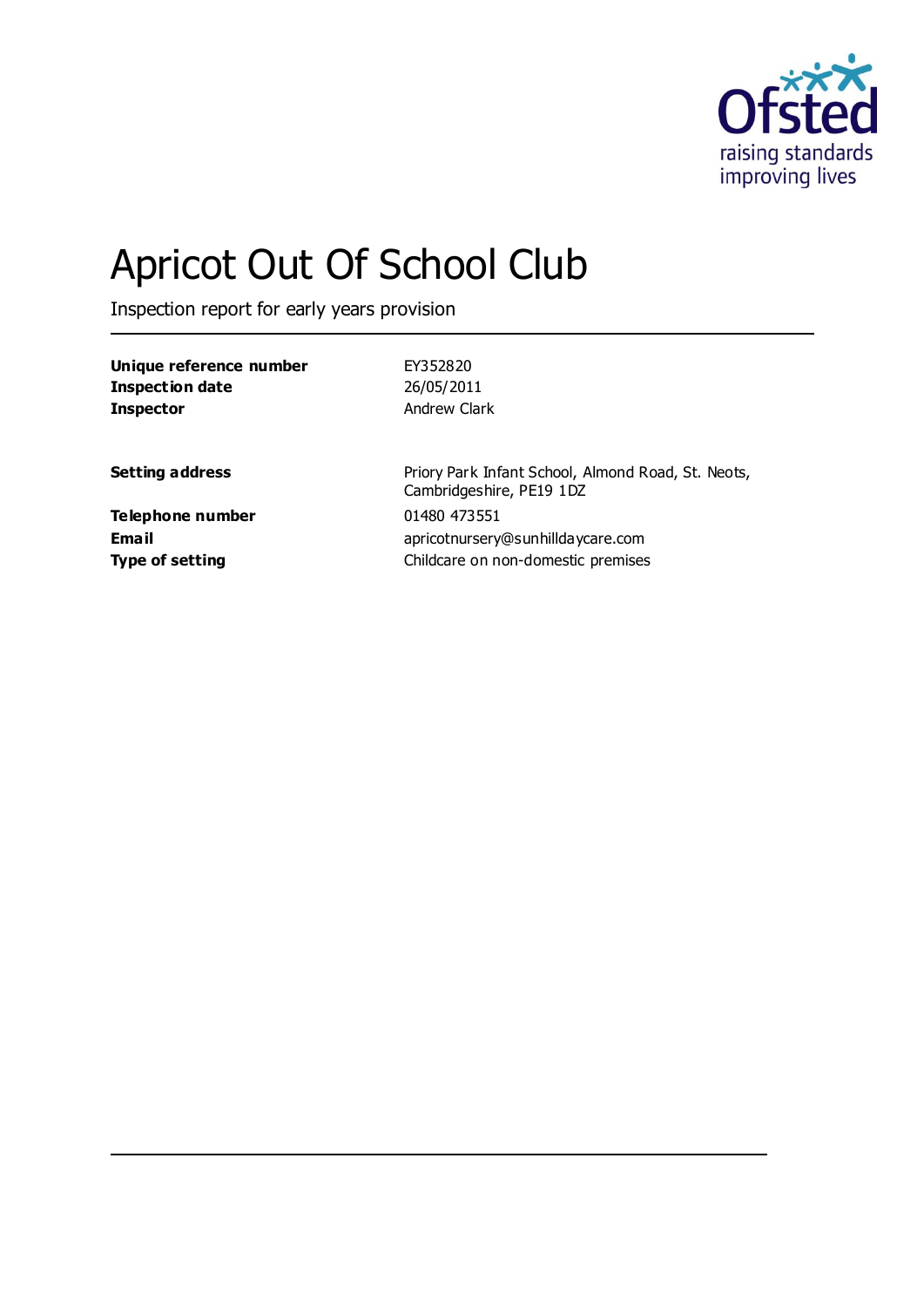The Office for Standards in Education, Children's Services and Skills (Ofsted) regulates and inspects to achieve excellence in the care of children and young people, and in education and skills for learners of all ages. It regulates and inspects childcare and children's social care, and inspects the Children and Family Court Advisory Support Service (Cafcass), schools, colleges, initial teacher training, work-based learning and skills training, adult and community learning, and education and training in prisons and other secure establishments. It assesses council children's services, and inspects services for looked after children, safeguarding and child protection.

If you would like a copy of this document in a different format, such as large print or Braille, please telephone 0300 123 1231, or email enquiries@ofsted.gov.uk.

You may copy all or parts of this document for non-commercial educational purposes, as long as you give details of the source and date of publication and do not alter the information in any way.

T: 0300 123 1231 Textphone: 0161 618 8524 E: enquiries@ofsted.gov.uk W: [www.ofsted.gov.uk](http://www.ofsted.gov.uk/)

© Crown copyright 2011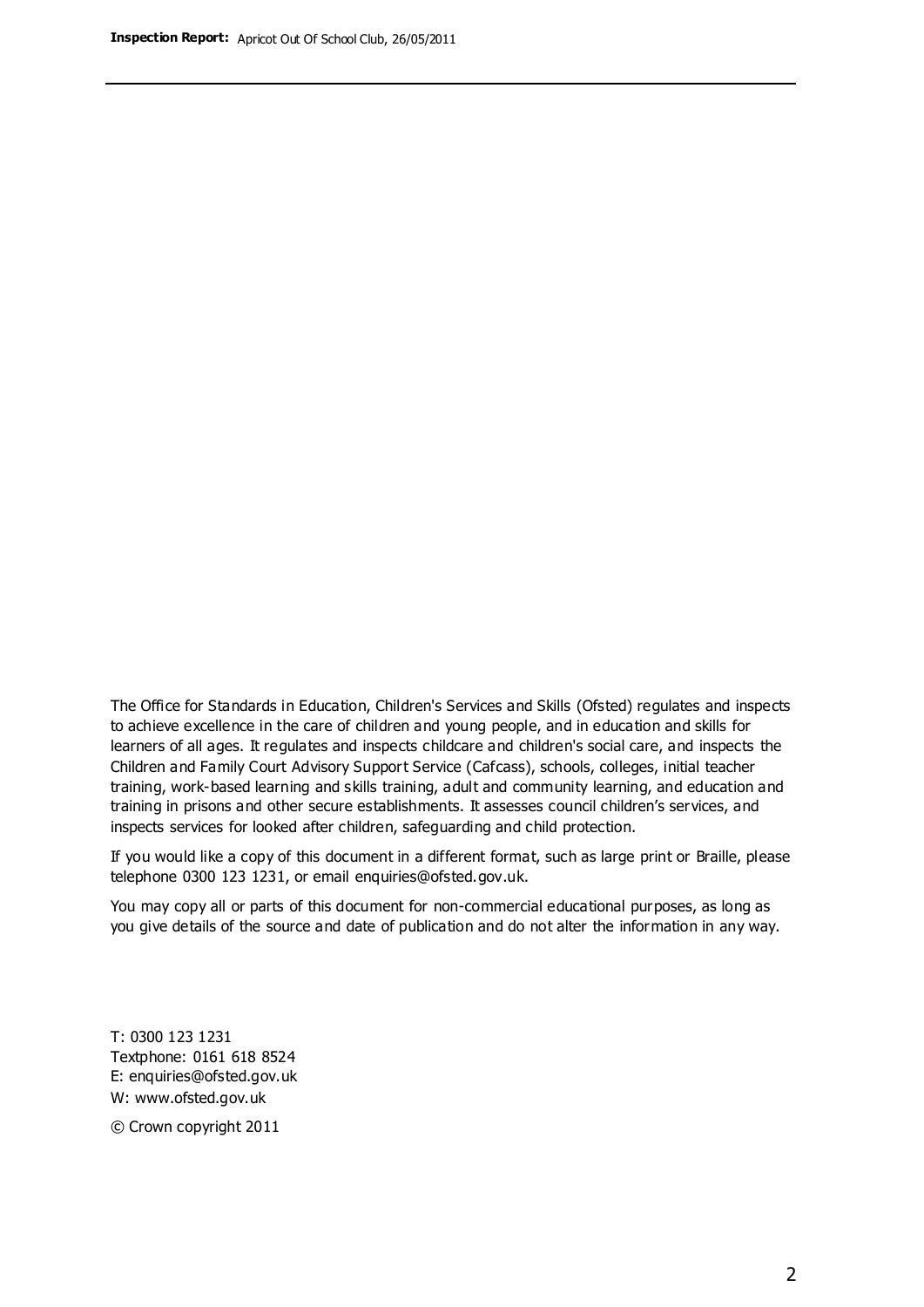## **Introduction**

This inspection was carried out by Ofsted under Sections 49 and 50 of the Childcare Act 2006 on the quality and standards of the registered early years provision. 'Early years provision' refers to provision regulated by Ofsted for children from birth to 31 August following their fifth birthday (the early years age group). The registered person must ensure that this provision complies with the statutory framework for children's learning, development and welfare, known as the *Early* Years Foundation Stage.

The provider must provide a copy of this report to all parents with children at the setting where reasonably practicable. The provider must provide a copy of the report to any other person who asks for one, but may charge a fee for this service (The Childcare (Inspection) Regulations 2008 regulations 9 and 10).

The setting also makes provision for children older than the early years age group which is registered on the voluntary and/or compulsory part(s) of the Childcare Register. This report does not include an evaluation of that provision, but a comment about compliance with the requirements of the Childcare Register is included in Annex B.

Please see our website for more information about each childcare provider. We publish inspection reports, conditions of registration and details of complaints we receive where we or the provider take action to meet the requirements of registration.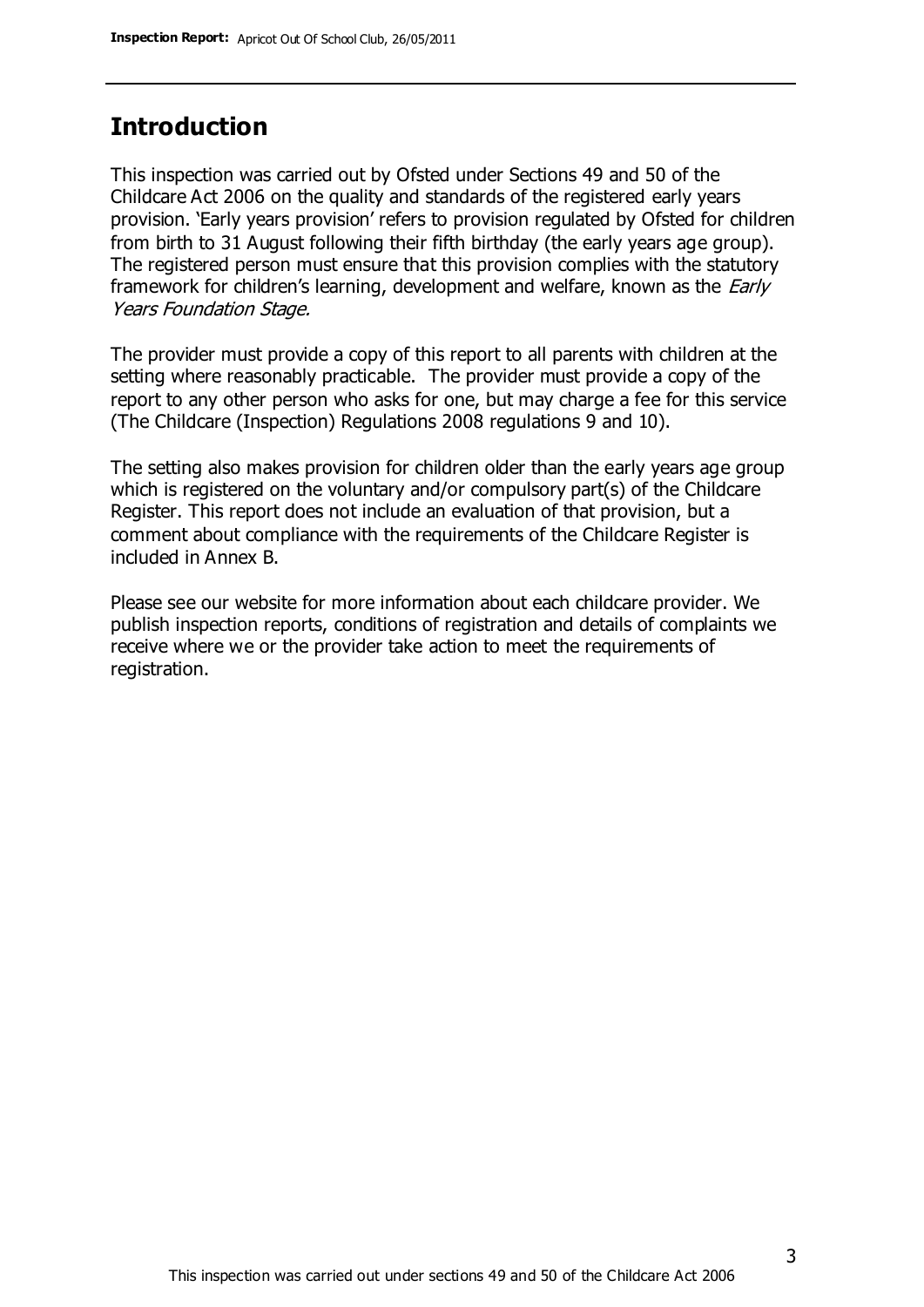# **Description of the setting**

Apricot Pre-School and Out of School was registered in 2007 and is run by a private company. The setting operates from a separate building within the grounds of Priory Infant School in St Neots, Cambridgeshire. Children have access to a secure, enclosed, outdoor play area.

A maximum of 25 children in the early years age range may attend the setting at any one time. The setting currently takes children from three to five years of age. It also takes older children. There are currently 42 children on roll who are aged under eight. Twenty-seven are within the early years age range, of which 22 are in receipt of funding for early education places. The setting is open Monday to Friday from 7.30am to 6.30pm in term time. It also operates in school holidays. The setting is registered by Ofsted on the Early Years Register and the compulsory and voluntary parts of the Childcare Register.

There are five members of staff who work directly with the children. Of these, all hold relevant early years qualifications. The manager holds a degree level qualification. Three members of staff hold a qualification at level 3 and one member holds a qualification at level 2. The setting has access to further trained and qualified staff as required. It receives the support of the local authority.

## **The overall effectiveness of the early years provision**

Overall the quality of the provision is good.

Apricot Pre-School and Out of School is an inclusive setting where all children make good progress in their learning and development. Children enjoy a wide range of play opportunities which cover all aspects of learning well. Outcomes for children are good and priority is given to ensuring children's safety and well-being. The manager provides clear leadership and is supported by conscientious and well trained staff. There is an outstanding partnership with parents, carers and, overall, the setting has a good capacity for continuous improvement.

## **What steps need to be taken to improve provision further?**

To further improve the early years provision the registered person should:

- further develop opportunities for children to climb, balance and jump outdoors
- increase opportunities for children to use information and communication technology.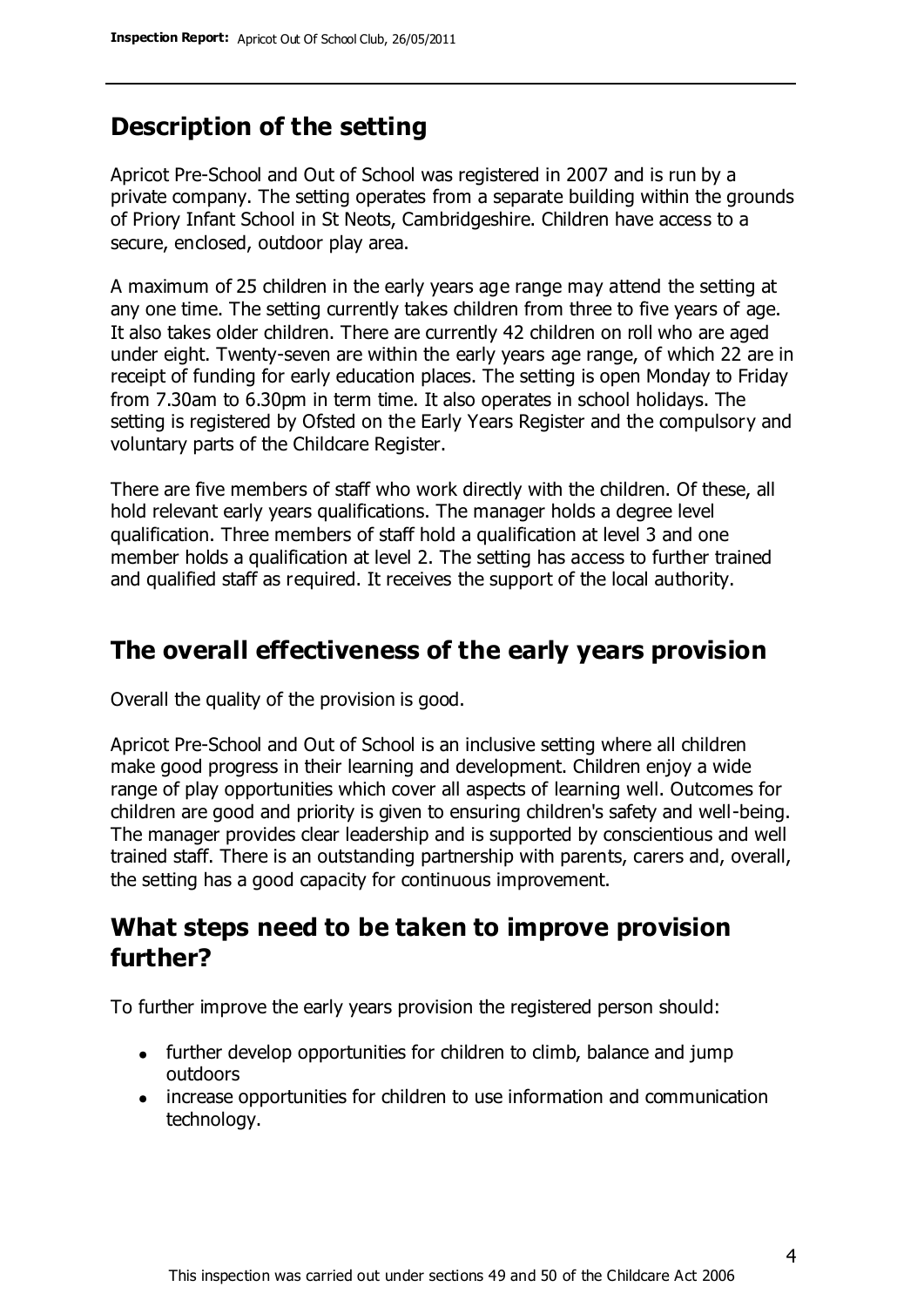# **The effectiveness of leadership and management of the early years provision**

Procedures for safeguarding children are good. Staff knowledge and training for all aspects of protecting children's well-being is regularly evaluated and refreshed. The setting has robust recruitment and vetting procedures in place and effective policies and procedures to monitor children's safety at all times. There are good procedures for the administration of medication and recording accidents and injuries. The promotion of children's welfare is central to the setting's work and risk assessments are undertaken thoroughly to ensure the safety of the environment. All records are well maintained and securely stored.

The efficient organisation of the setting contributes well to the children's welfare and the good progress they make. The manager sets a clear direction for development and has high expectations. All staff are regularly involved in decisionmaking and are highly ambitious for the setting. Staff morale is high and they are well supported to develop their skills. They have a good knowledge of the needs of children in the early years and work hard to ensure all children are included in what is on offer. Self-evaluation is accurate and well informed by the views of staff, parents, carers and children. The setting has addressed all issues from the last inspection. Regular staff meetings and appraisal discussions provide good opportunities for sharing of experiences. Staff are well trained and efficient in identifying any barriers to children's success and use specialist support agencies well to overcome them. Equality and diversity are promoted well and all children access the full range of activities the setting provides. As a result children are well supported to make good progress.

There is an excellent partnership with parents and carers and they are very enthusiastic about the care and support the setting provides for their children. They receive high quality information on their children's progress and ways in which they can support their learning at home. They appreciate the many opportunities to express their views and influence the direction the setting takes. They value the monthly booklets on children's activities and the very detailed learning journeys. They are provided with very useful information on the Early Years Foundation Stage framework. The setting has a good partnership with the host school and the local authority which contributes well to the quality of assessment, planning and successful transfer procedures.

# **The quality and standards of the early years provision and outcomes for children**

Regular observations of children's progress are used well to meet individual needs and identify the next steps in their learning. Children are very independent and quickly develop excellent levels of self-confidence. Staff work extremely well with parents and carers to involve children in decision making about their own learning. Children's positive contribution is outstanding as a result. The setting encourages children to play a good role in preparing and creating healthy snacks and have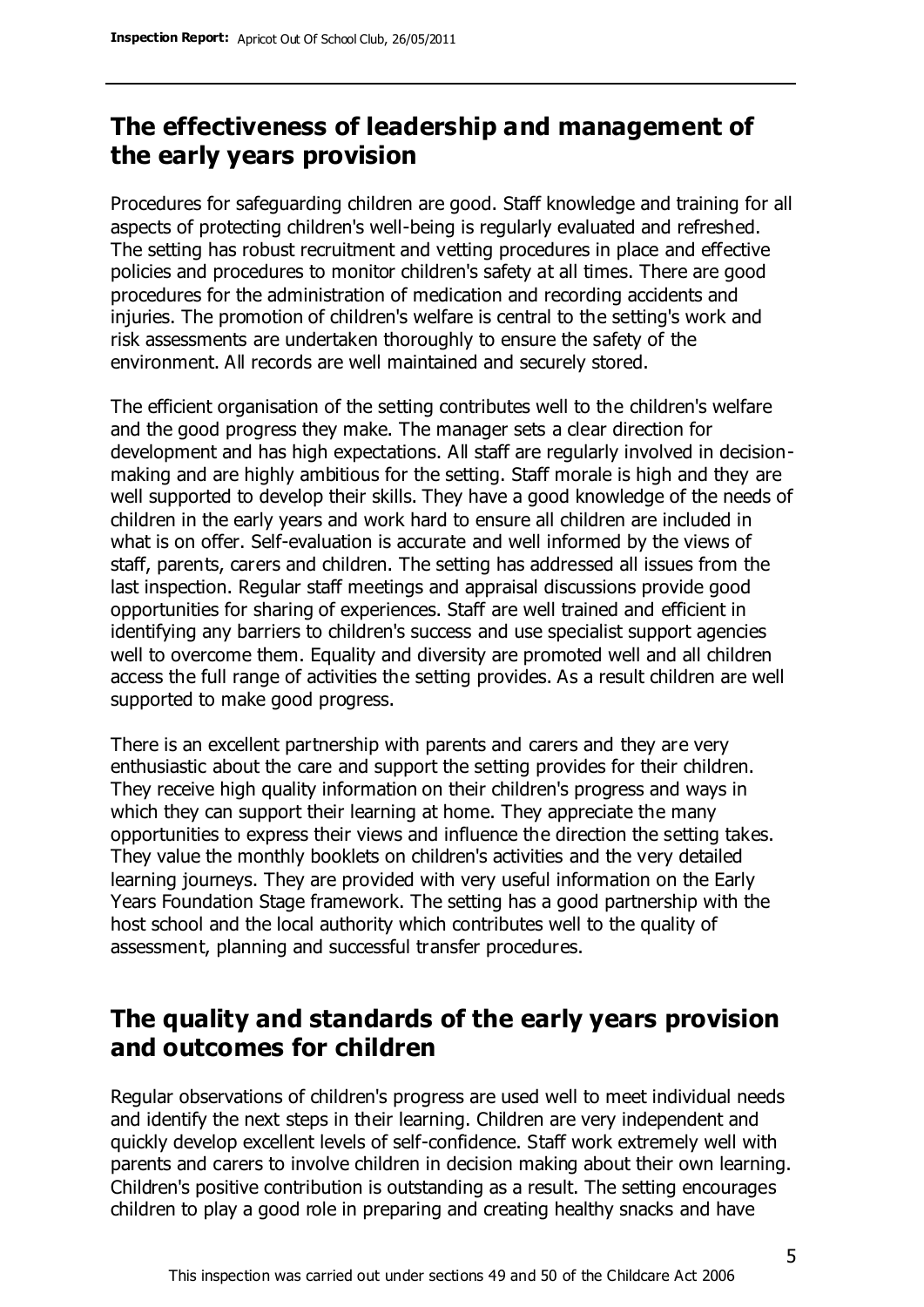received very good support from a parent who is a nutritionist. Children wash their hands before eating and water is constantly available. This contributes well to their understanding of healthy lifestyles. The staff provide good opportunities for children to be physically active through games and the use of the school hall. The setting has recently made developments to the outdoor area, but opportunities for children to climb, balance and jump on equipment are limited.

Children feel safe and learn how to handle equipment in practical scenarios. They have a good understanding of safe and unsafe situations because this is well promoted through activities, such as a 'Feel Safe' project. Children behave well and respond to clear rules and guidance. They are inquisitive and enjoy exploring the natural world. They plant, dig and harvest simple crops in the garden areas and clearly enjoy themselves. They enjoy taking 'Weatherby Bear' with them when they go on visits with their parents and share their experiences with their friends. Children's literacy and numeracy skills are promoted well through songs, puzzles and games. Opportunities for early writing and counting skills ensure children take pride in writing letters, plans and invitations. The good use of labels promotes early reading skills. Adults participate well in children's role play to increase their knowledge and understanding of life. These skills prepare children well for the future learning, however, opportunities to use information and communication technology resources during their play are underdeveloped.

Children celebrate a number of religious and cultural festivals and a good range of toys and other resources promote positive images of the diversity of their world. The 'Chinese restaurant' is very popular and children enjoy ordering from the menu. There are well planned areas for children to relax and pursue quiet activities during their busy days. As a result of the good quality of the setting, the needs of individual children are met well.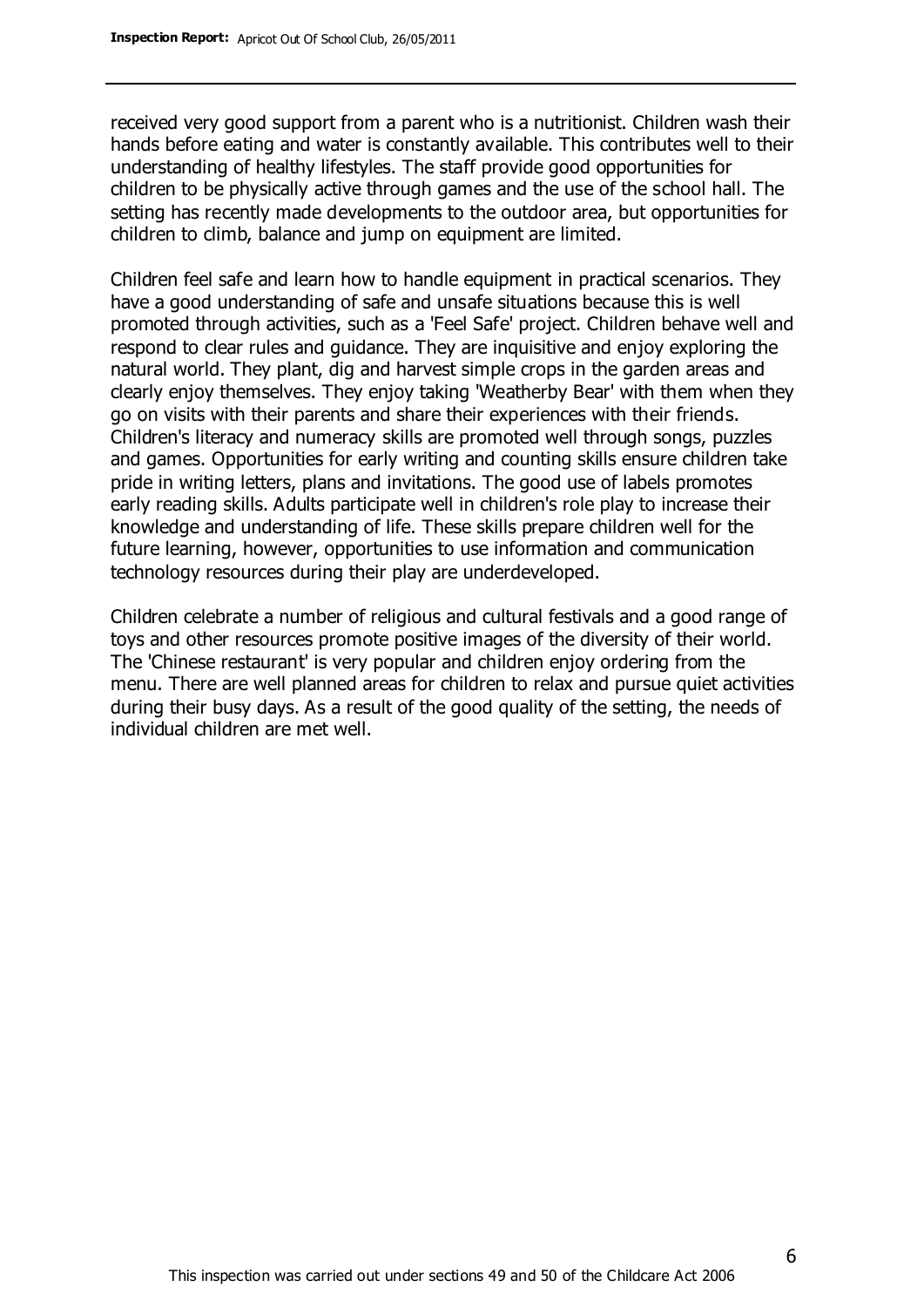# **Annex A: record of inspection judgements**

#### **The key inspection judgements and what they mean**

Grade 1 is Outstanding: this aspect of the provision is of exceptionally high quality Grade 2 is Good: this aspect of the provision is strong Grade 3 is Satisfactory: this aspect of the provision is sound Grade 4 is Inadequate: this aspect of the provision is not good enough

#### **The overall effectiveness of the early years provision**

| How well does the setting meet the needs of the<br>children in the Early Years Foundation Stage? |  |
|--------------------------------------------------------------------------------------------------|--|
| The capacity of the provision to maintain continuous                                             |  |
| improvement                                                                                      |  |

#### **The effectiveness of leadership and management of the early years provision**

| The effectiveness of leadership and management of the             |  |
|-------------------------------------------------------------------|--|
| <b>Early Years Foundation Stage</b>                               |  |
| The effectiveness of leadership and management in embedding       |  |
| ambition and driving improvement                                  |  |
| The effectiveness with which the setting deploys resources        |  |
| The effectiveness with which the setting promotes equality and    |  |
| diversity                                                         |  |
| The effectiveness of safeguarding                                 |  |
| The effectiveness of the setting's self-evaluation, including the |  |
| steps taken to promote improvement                                |  |
| The effectiveness of partnerships                                 |  |
| The effectiveness of the setting's engagement with parents and    |  |
| carers                                                            |  |

### **The quality of the provision in the Early Years Foundation Stage**

The quality of the provision in the Early Years Foundation Stage  $\vert$  2

## **Outcomes for children in the Early Years Foundation Stage**

| <b>Outcomes for children in the Early Years Foundation</b>    |  |
|---------------------------------------------------------------|--|
| <b>Stage</b>                                                  |  |
| The extent to which children achieve and enjoy their learning |  |
| The extent to which children feel safe                        |  |
| The extent to which children adopt healthy lifestyles         |  |
| The extent to which children make a positive contribution     |  |
| The extent to which children develop skills for the future    |  |

Any complaints about the inspection or report should be made following the procedures set out in the guidance available from Ofsted's website: www.ofsted.gov.uk